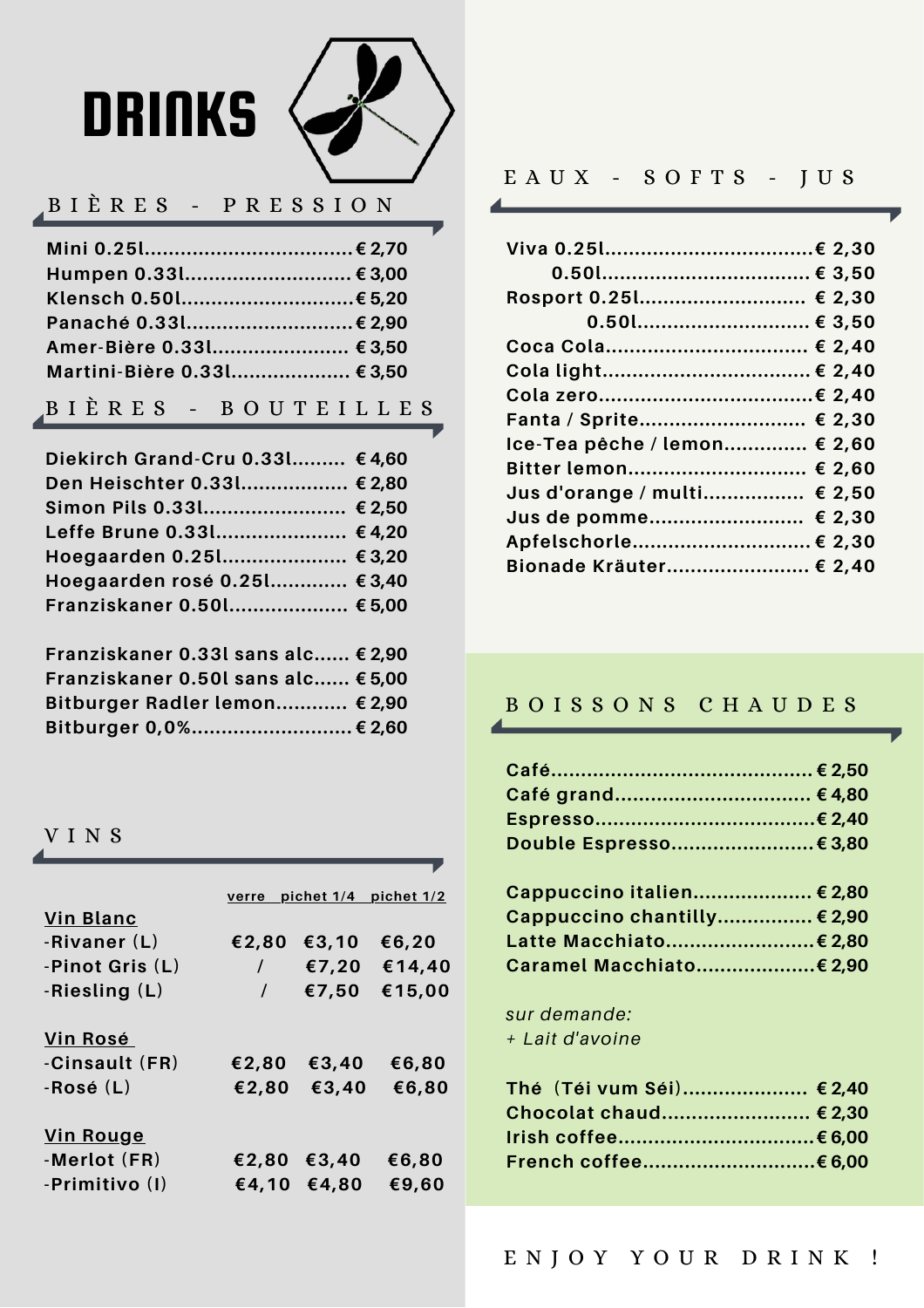

## APÉRITIFS

| Coupe Crémant € 5,00            |        |
|---------------------------------|--------|
|                                 |        |
|                                 |        |
|                                 |        |
| Apérol Spritz € 6,00            |        |
|                                 |        |
|                                 |        |
| Crodino/Sanbitter sec € 3,50    |        |
| Crodino - jus d'orange € 5,00   |        |
|                                 |        |
| Martini rouge / blanc €4,00     |        |
|                                 |        |
|                                 |        |
|                                 |        |
| Campari sec €4,50               |        |
| Campari Jus/Eau €6,00           |        |
|                                 |        |
| Cynar sec €4,50                 |        |
| Cynar Eau € 6,00                |        |
|                                 |        |
| Passoa Orange €6,00             |        |
|                                 |        |
|                                 | €4,50  |
|                                 | €6,00  |
|                                 |        |
| Bacardi sec €4,50               |        |
| Bacardi Cola                    | € 6,00 |
|                                 |        |
| Gin Mare €9,40                  |        |
| -Fever Tree tonic mediterranean |        |
|                                 |        |

| Gin Opyos (Lux) € 8,00          |  |
|---------------------------------|--|
| -Fever Tree tonic mediterranean |  |

#### DIGESTIFS

| Whisky Jameson                           | €4,80 |
|------------------------------------------|-------|
| Jägermeister €4,00                       |       |
| Grand-Marnier €4,50<br>Limoncello  €4,00 |       |

#### EAUX DE VIE

| Hunnegdrepp €4,80        |       |
|--------------------------|-------|
|                          |       |
|                          |       |
|                          |       |
| Poire Williams € 5,00    |       |
| Liqueur Framboise € 5,00 |       |
|                          | €4,50 |

PROST

 $C$  H E E R S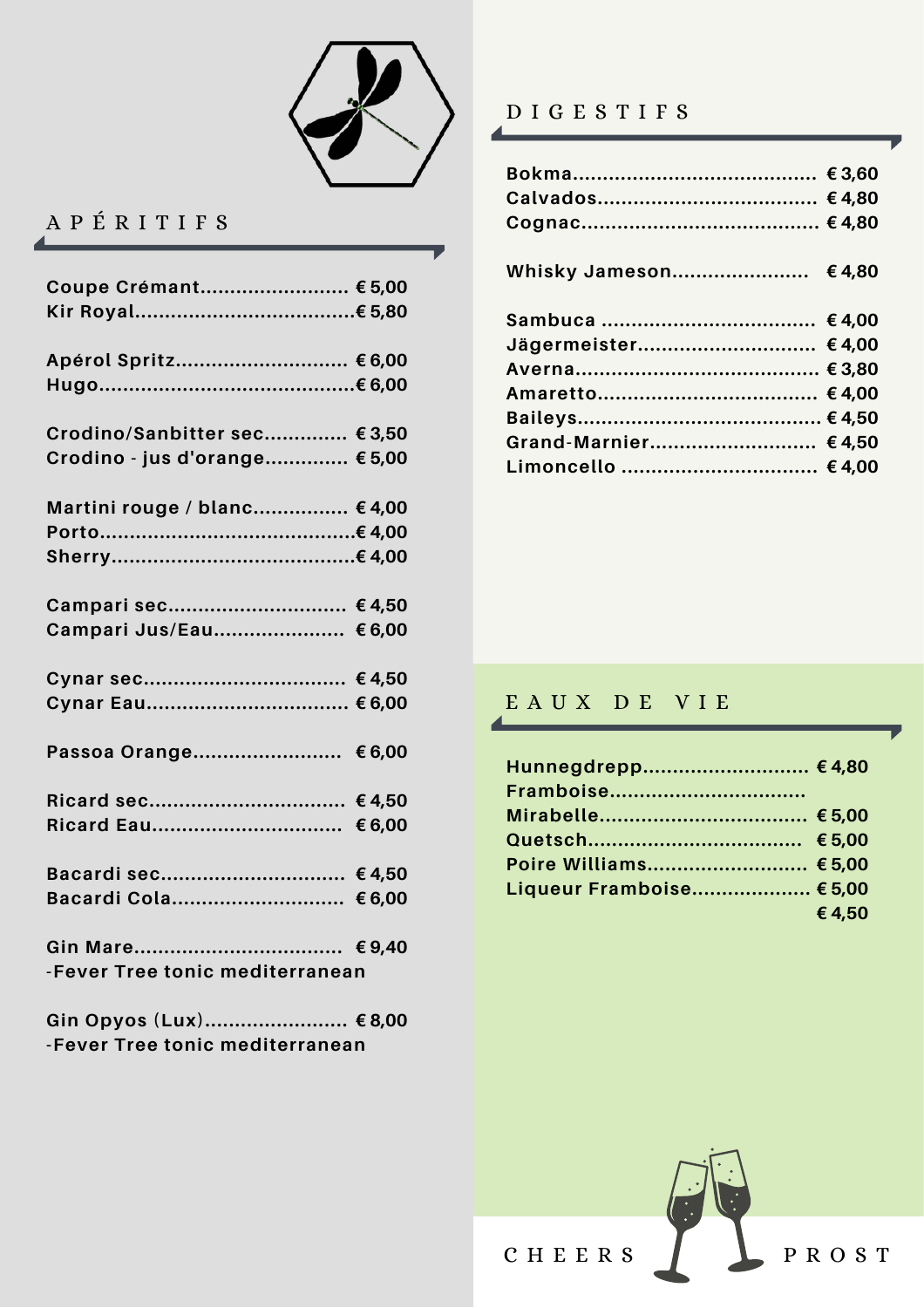

**croquette de pommes de terre**

**salade supplément € 1.00**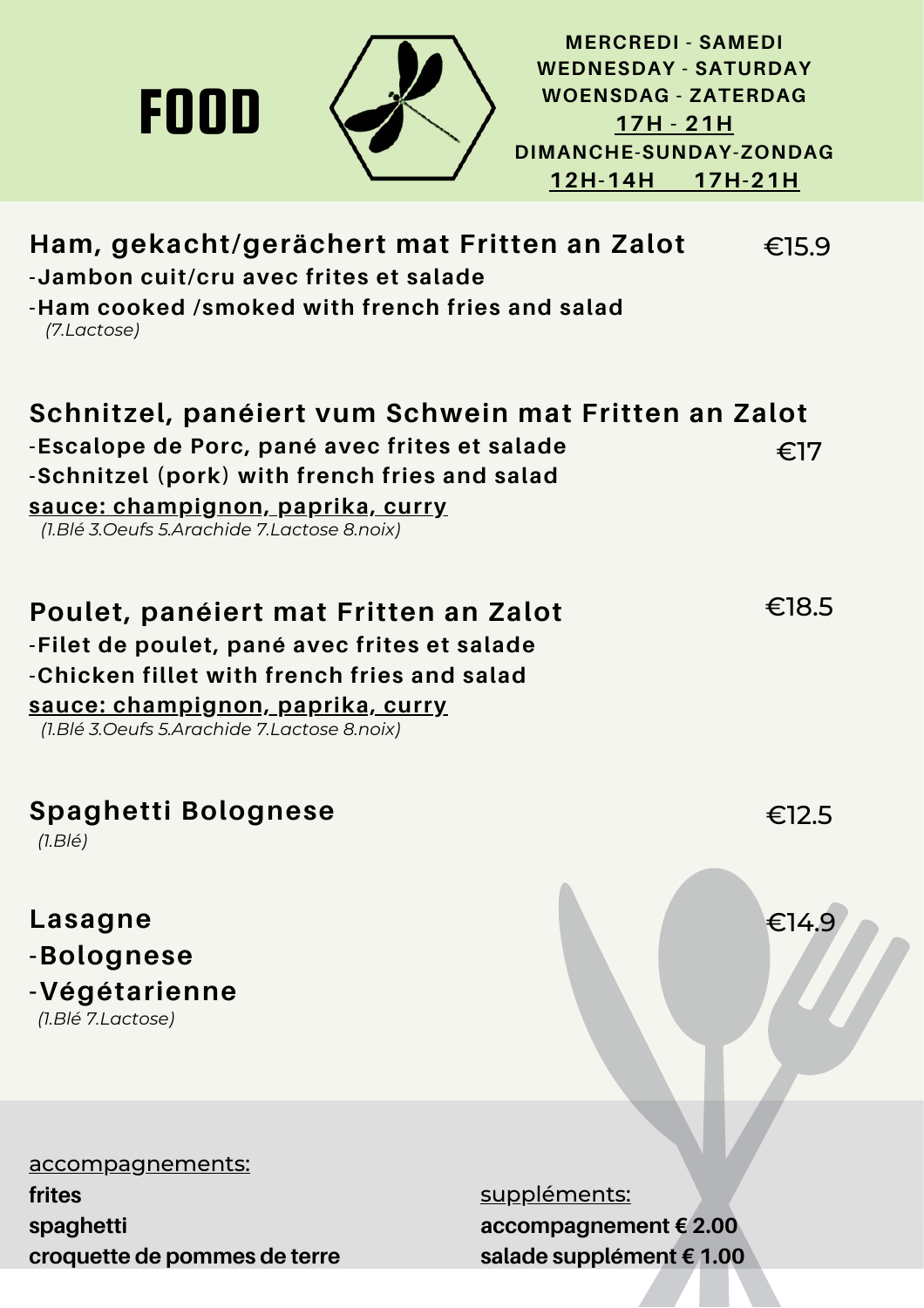

**MERCREDI - SAMEDI WEDNESDAY - SATURDAY WOENSDAG - ZATERDAG 17H - 21H DIMANCHE-SUNDAY-ZONDAG 12H-14H 17H-21H**

## **Basic Burger, mat Fritten**

FOOD

**-Zalot, Tomat, Zwiwwlen, Zooss**

**-Salade, tomate, oignons, sauce avec frites**

**-Salad, tomato, onions, sauce with french fries** *(1.Blé 3.Oeufs 5.Arachide 7.Lactose 10.Moutarde 11.Sesame)*

**extras: cheese €0.6, bacon €0.6, egg €1 double meat €2.2**

## **Fishburger, mat Fritten**

**-Kabeljau panéiert, Zalot, Tomat, Zooss remoulade -poissons pané, salade, tomate, remoulade, avec frites**

**-fish, salad, tomato, remoulade, with french fries**

*(1.Blé 3.Oeufs 4.Poissons, Morue 7.Lactose)*

### **Chicken Burger, mat Fritten**

**-Rucola, Parmesan, Tomat, Zwiwwlen, Zooss**

**-Roquette, parmesan, tomate, oignions, sauce, avec frites**

**-Rocket, parmesan, tomato, onions, sauce, with french fries** *(1.Blé 3.Oeufs 5.Arachide 7.Lactose 10.Moutarde 11.Sesame)*

> BURGER TAKE-AWAY POSSIBLE



€8.5

€9.4

€10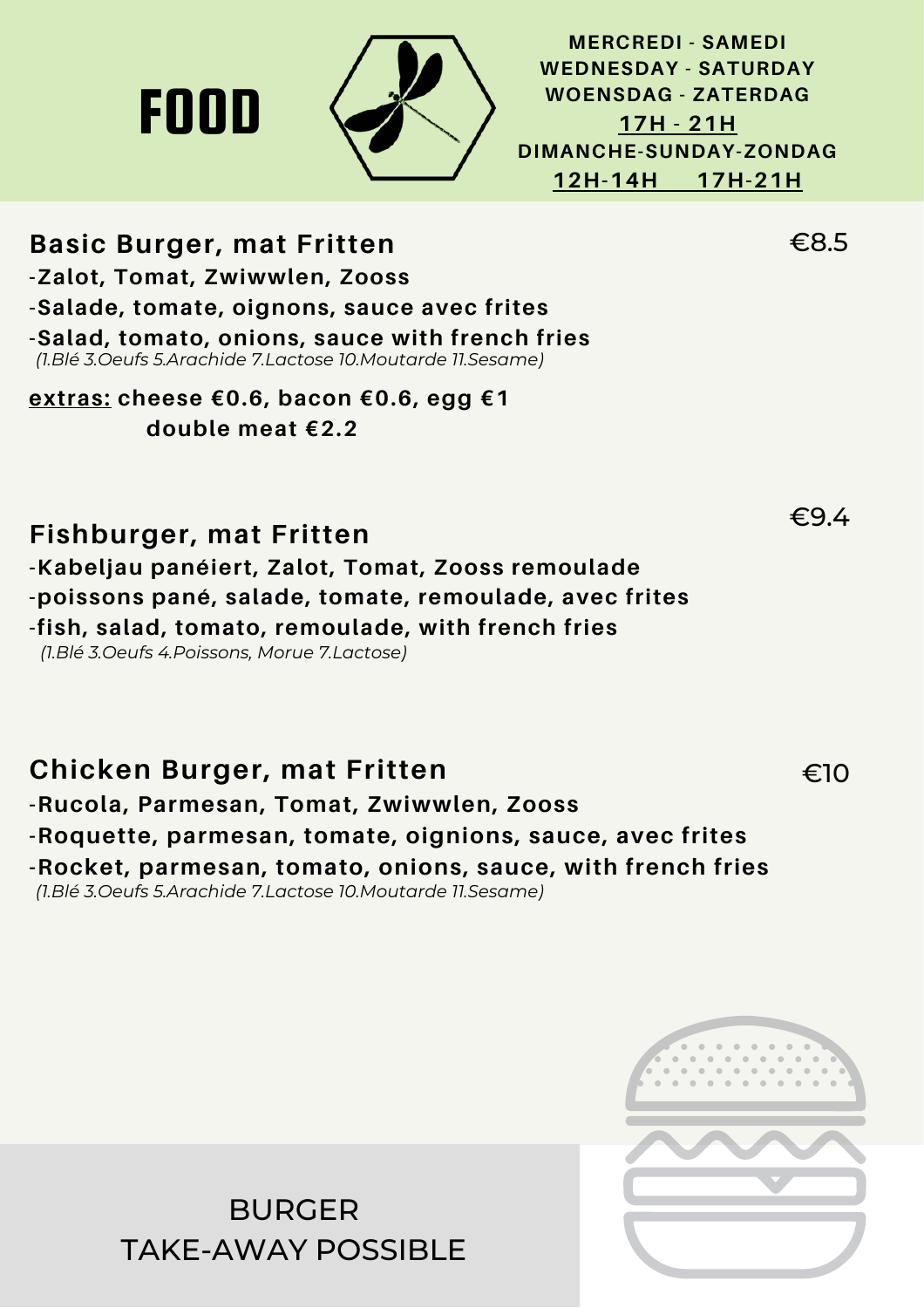

**2 Geméistaler mat Zalot**

**-Scampi à l'ail avec frites et salade**

**-Garlic scampi with french fries and salad**

**(Blumenkohl/Käse/paniert)**

*(1.Blé 7.Lactose)*



**-2 medaillons légumes avec salade (Choufleur/fromage/pané) -2 vegetable fritters with salad (cauliflower/cheese/breaded)**

**Scampis mat Knuewelek, Fritten an Zalot**

**-salade mixte avec olives, feta, poivron, oignion -mixed salad with olives, feta cheese, bell pepper, onions** *(7.Lactose)*

## **Zalot Grec**

FOOD

**MERCREDI - SAMEDI WEDNESDAY - SATURDAY WOENSDAG - ZATERDAG 17H - 21H DIMANCHE-SUNDAY-ZONDAG 12H-14H 17H-21H**

€8.9

€11.9

€7.5

€24.9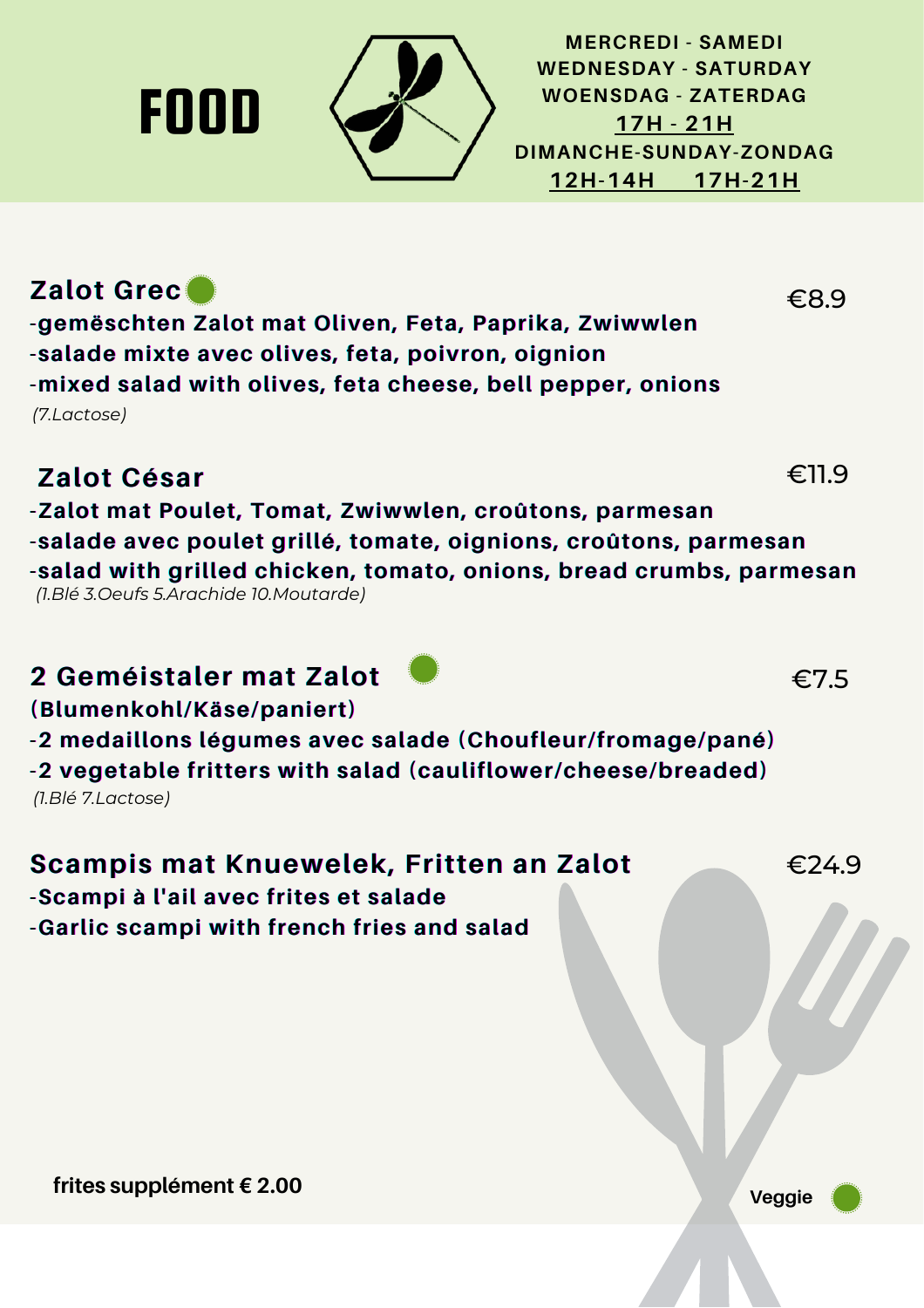

KIDS

 $-12$  ans

**MERCREDI - SAMEDI WEDNESDAY - SATURDAY WOENSDAG - ZATERDAG 17H - 21H DIMANCHE-SUNDAY-ZONDAG 12H-14H 17H-21H**

## **SPONGEBOB** €7.5



**Schnitzel, panéiert mat Fritten, Äppelkompott, Zooss Escalope, pané avec frites, compote de pommes, sauces Schnitzel with french fries, applesauce, sauce**

## **DONALD DUCK** €7.0

**1 Fricandelle mat Fritten, Äppelkompott, Zooss 1 Fricandelle avec frites, compote de pommes, sauces 1 meatsausage with french fries, applesauce, sauce**

#### **BIENE MAJA BIENE MAJA** €7.0



**PATRICK STAR** €7.5

**Spaghetti Bolognese**

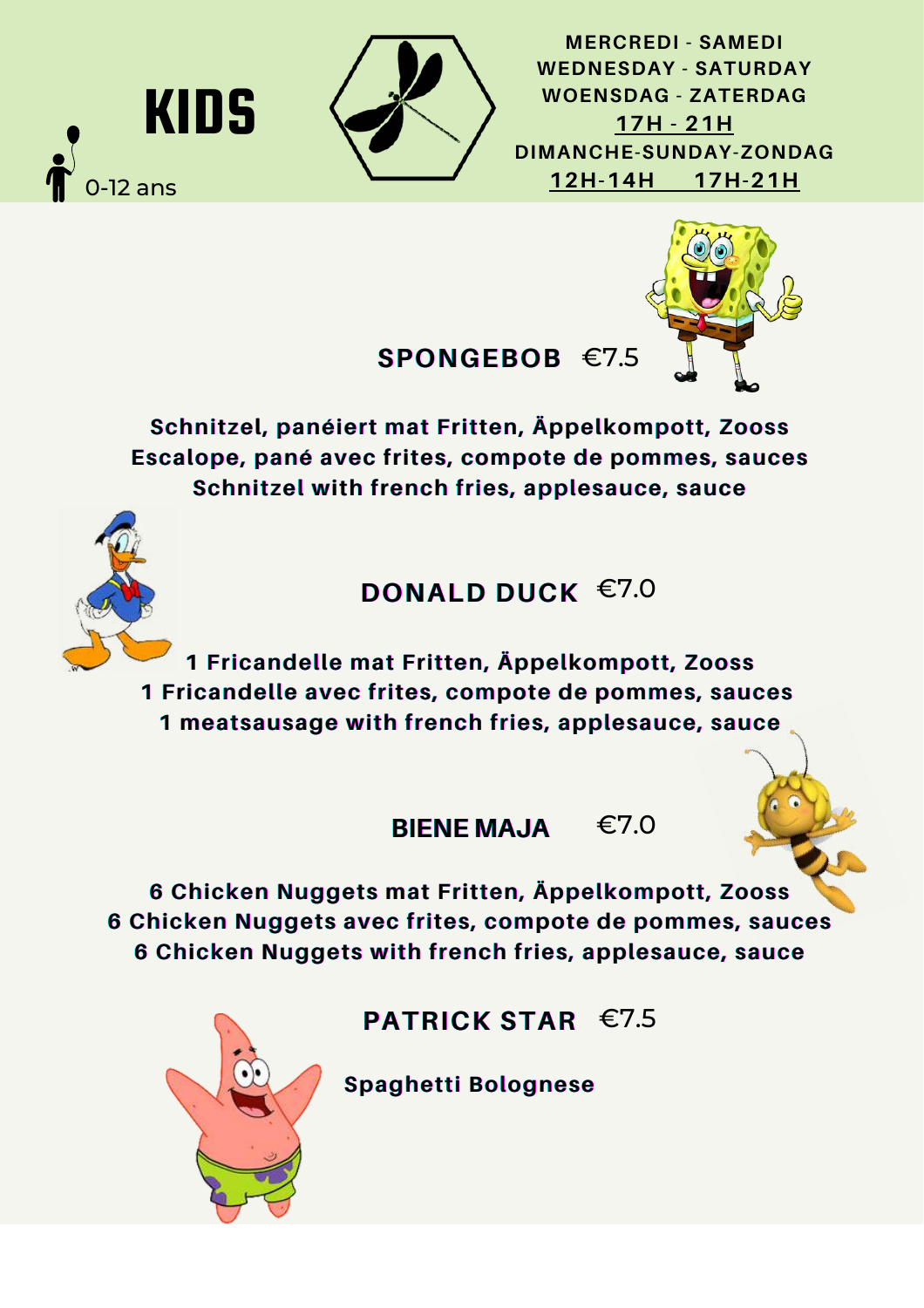

**SNACKS** 

**MERCREDI - DIMANCHE WEDNESDAY - SUNDAY WOENSDAG - ZONDAG 17H - 19H**

**Potage du jour €6.5**

## **Portion Frites €2.8**

**6 Chicken Nuggets €3.8**  *(1.Blé)*

> **1 Fricandelle €2.3** *(1.Blé 6.Soja 10.Moutarde )*

**1 Fricandelle spéciale €2.8** *(1.Blé 6.Soja 10.Moutarde )*

**3 Bitterballen €4.5**

*(1.Blé 7.Lactose 9.Célerie)*

**Croque Monsieur + salade €4.5** *(1.Blé 7.Lactose)*

**Sauces: Ketchup Mayonnaise Moutarde Andalouse**